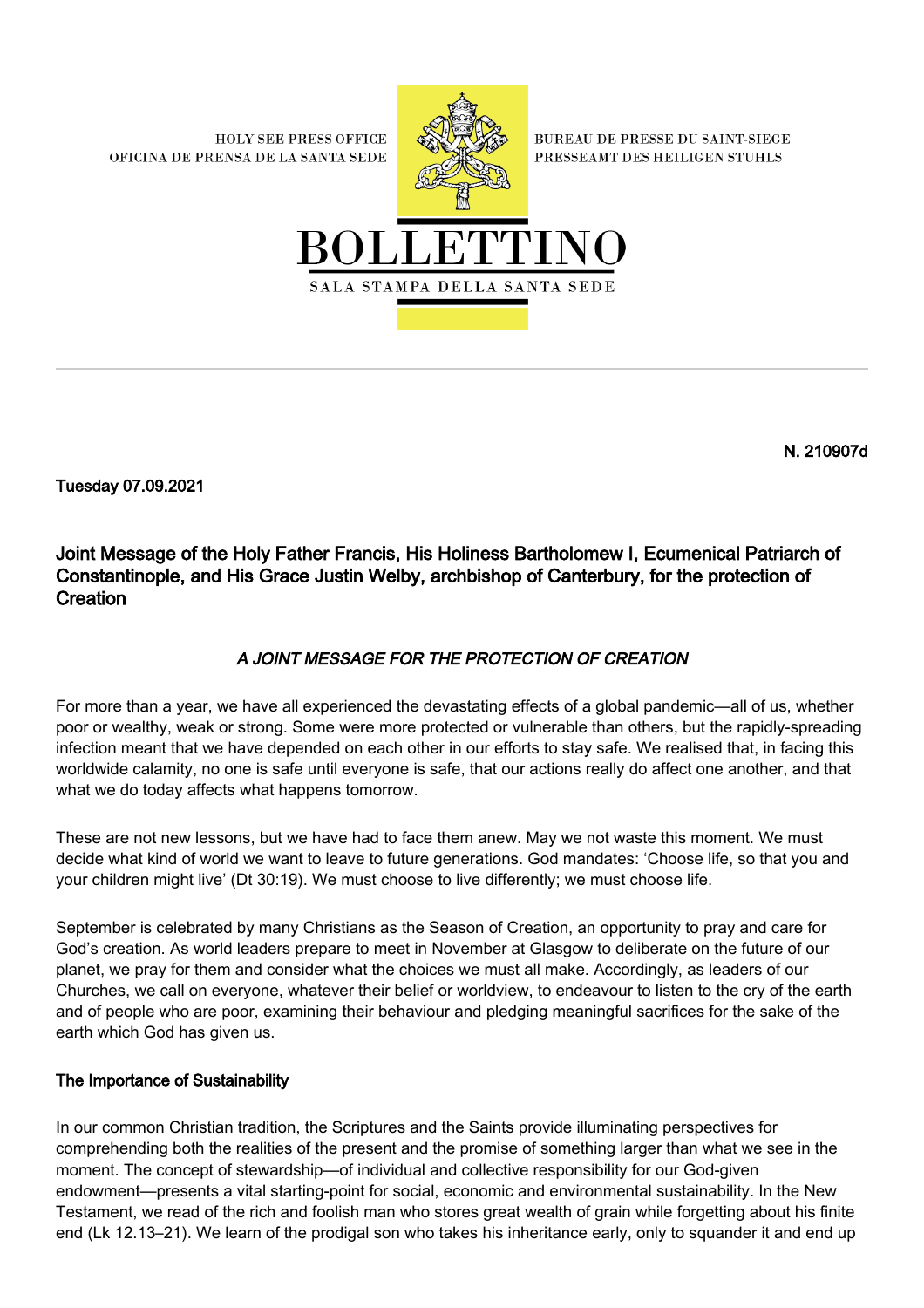hungry (Lk 15.11–32). We are cautioned against adopting short term and seemingly inexpensive options of building on sand, instead of building on rock for our common home to withstand storms (Mt 7.24–27). These stories invite us to adopt a broader outlook and recognise our place in the extended story of humanity.

But we have taken the opposite direction. We have maximised our own interest at the expense of future generations. By concentrating on our wealth, we find that long-term assets, including the bounty of nature, are depleted for short-term advantage. Technology has unfolded new possibilities for progress but also for accumulating unrestrained wealth, and many of us behave in ways which demonstrate little concern for other people or the limits of the planet. Nature is resilient, yet delicate. We are already witnessing the consequences of our refusal to protect and preserve it (Gn 2.15). Now, in this moment, we have an opportunity to repent, to turn around in resolve, to head in the opposite direction. We must pursue generosity and fairness in the ways that we live, work and use money, instead of selfish gain.

## The Impact on People Living with Poverty

The current climate crisis speaks volumes about who we are and how we view and treat God's creation. We stand before a harsh justice: biodiversity loss, environmental degradation and climate change are the inevitable consequences of our actions, since we have greedily consumed more of the earth's resources than the planet can endure. But we also face a profound injustice: the people bearing the most catastrophic consequences of these abuses are the poorest on the planet and have been the least responsible for causing them. We serve a God of justice, who delights in creation and creates every person in God's image, but also hears the cry of people who are poor. Accordingly, there is an innate call within us to respond with anguish when we see such devastating injustice.

Today, we are paying the price. The extreme weather and natural disasters of recent months reveal afresh to us with great force and at great human cost that climate change is not only a future challenge, but an immediate and urgent matter of survival. Widespread floods, fires and droughts threaten entire continents. Sea levels rise, forcing whole communities to relocate; cyclones devastate entire regions, ruining lives and livelihoods. Water has become scarce and food supplies insecure, causing conflict and displacement for millions of people. We have already seen this in places where people rely on small scale agricultural holdings. Today we see it in more industrialised countries where even sophisticated infrastructure cannot completely prevent extraordinary destruction.

Tomorrow could be worse. Today's children and teenagers will face catastrophic consequences unless we take responsibility now, as 'fellow workers with God' (Gn 2.4–7), to sustain our world. We frequently hear from young people who understand that their futures are under threat. For their sake, we must choose to eat, travel, spend, invest and live differently, thinking not only of immediate interest and gains but also of future benefits. We repent of our generation's sins. We stand alongside our younger sisters and brothers throughout the world in committed prayer and dedicated action for a future which corresponds ever more to the promises of God.

## The Imperative of Cooperation

Over the course of the pandemic, we have learned how vulnerable we are. Our social systems frayed, and we found that we cannot control everything. We must acknowledge that the ways we use money and organize our societies have not benefited everyone. We find ourselves weak and anxious, submersed in a series of crises; health, environmental, food, economic and social, which are all deeply interconnected.

These crises present us with a choice. We are in a unique position either to address them with shortsightedness and profiteering or seize this as an opportunity for conversion and transformation. If we think of humanity as a family and work together towards a future based on the common good, we could find ourselves living in a very different world. Together we can share a vision for life where everyone flourishes. Together we can choose to act with love, justice and mercy. Together we can walk towards a fairer and fulfilling society with those who are most vulnerable at the centre.